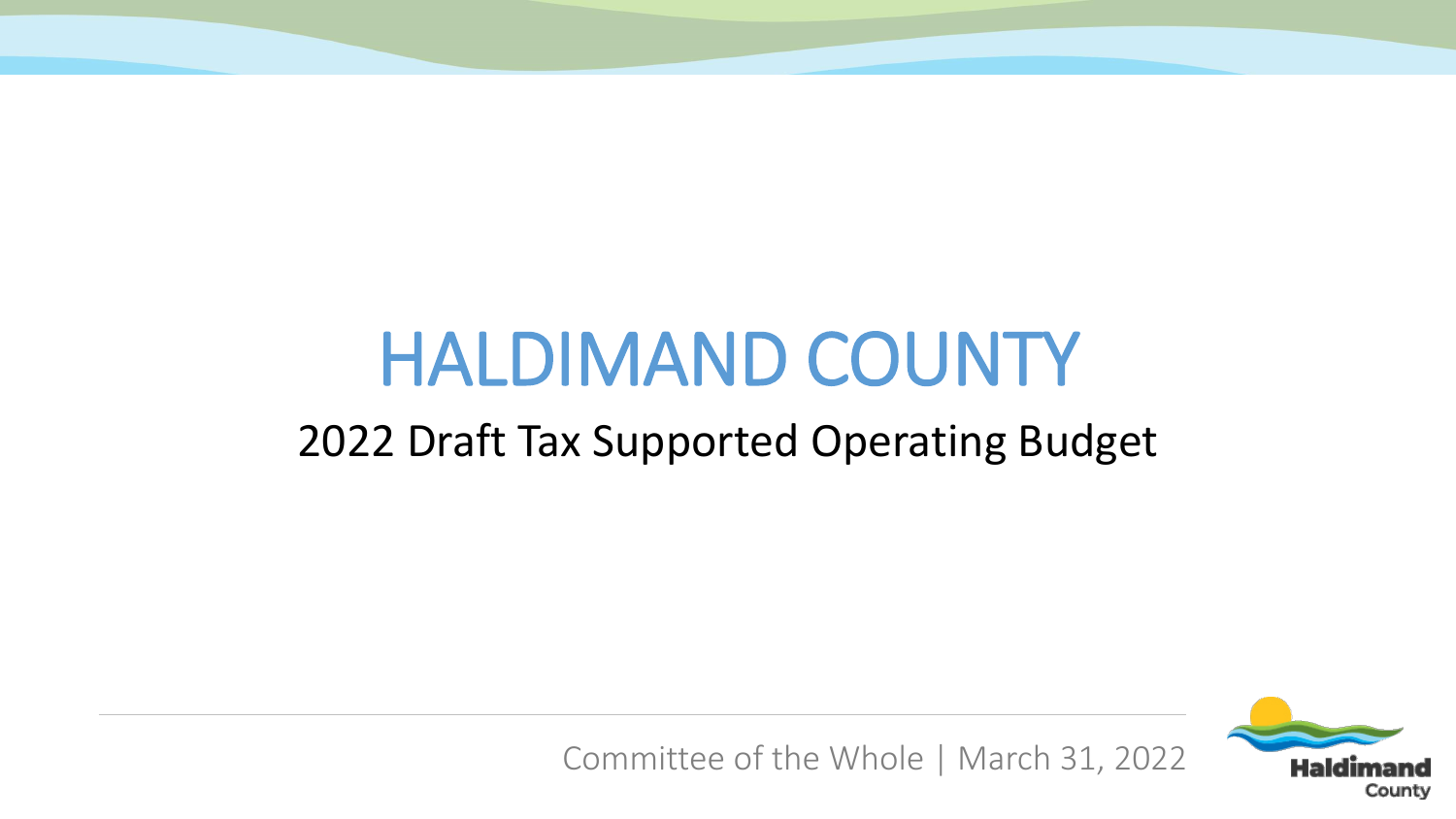#### Unbudgeted Expenditures

Municipal Act provides ability to not budget for specific expenditures:

**Amortization of Capital Assets** 

**Post Employment Benefits** 

**Solid Waste Landfill Closure and Post-Closure Costs** 

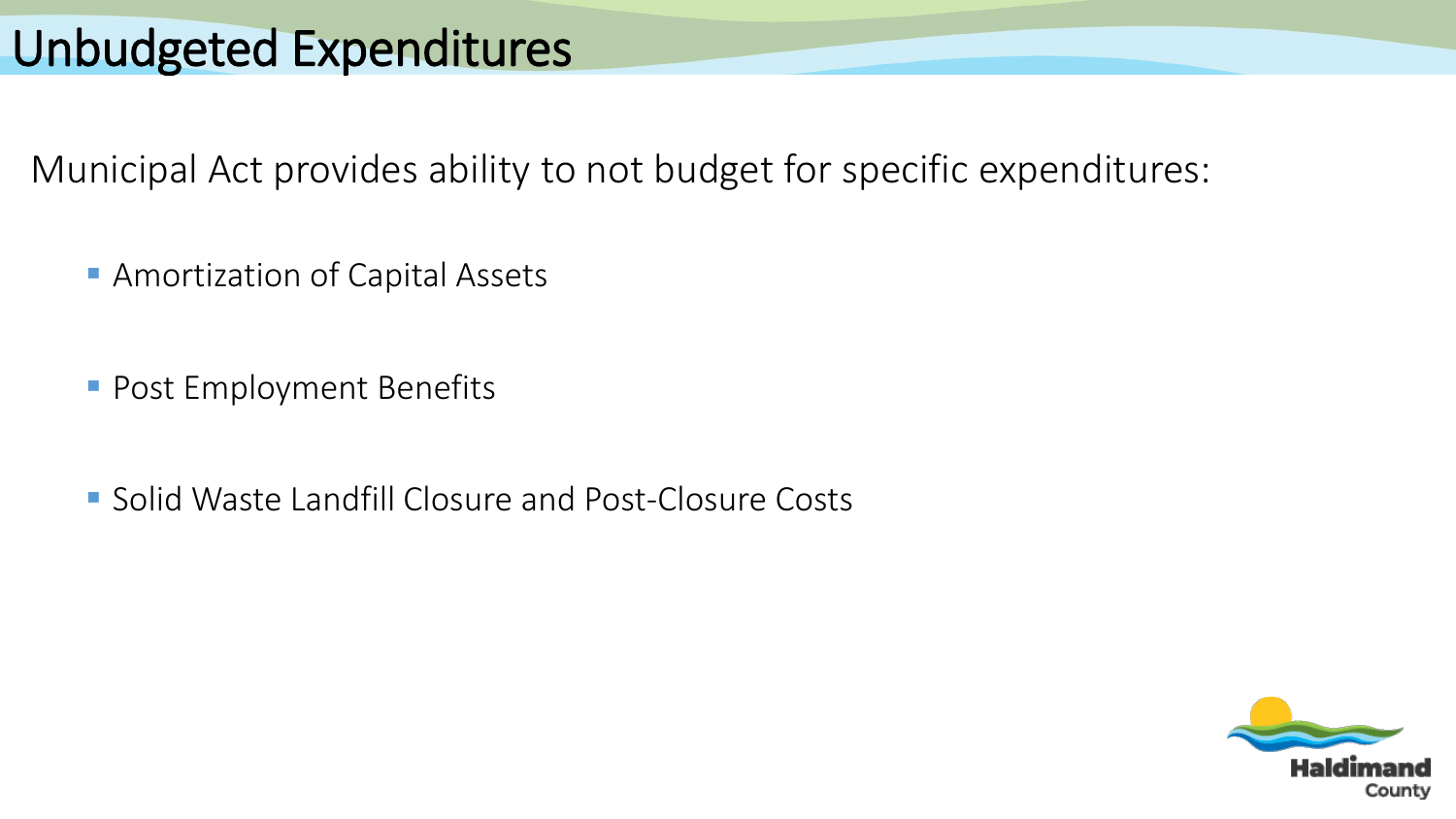## Council Approved Budget Guidelines

- Annual assessment growth is to be used as follows:
	- Fund the annual capital-related tax supported capital requirements
	- Fund growth related impacts and new initiatives/service level enhancements
- New/enhanced services, beyond available assessment growth
	- Only considered if the net levy impact can be mitigated on a consolidated, corporatewide basis; and
	- **The individual business case provides for offsetting revenue sources, efficiency** improvements or cost savings
- **F** Funding related to Council approved new initiatives would be considered above and beyond the base budget requirements
- One-time Covid costs are to be offset by Safe Restart Funding, where applicable

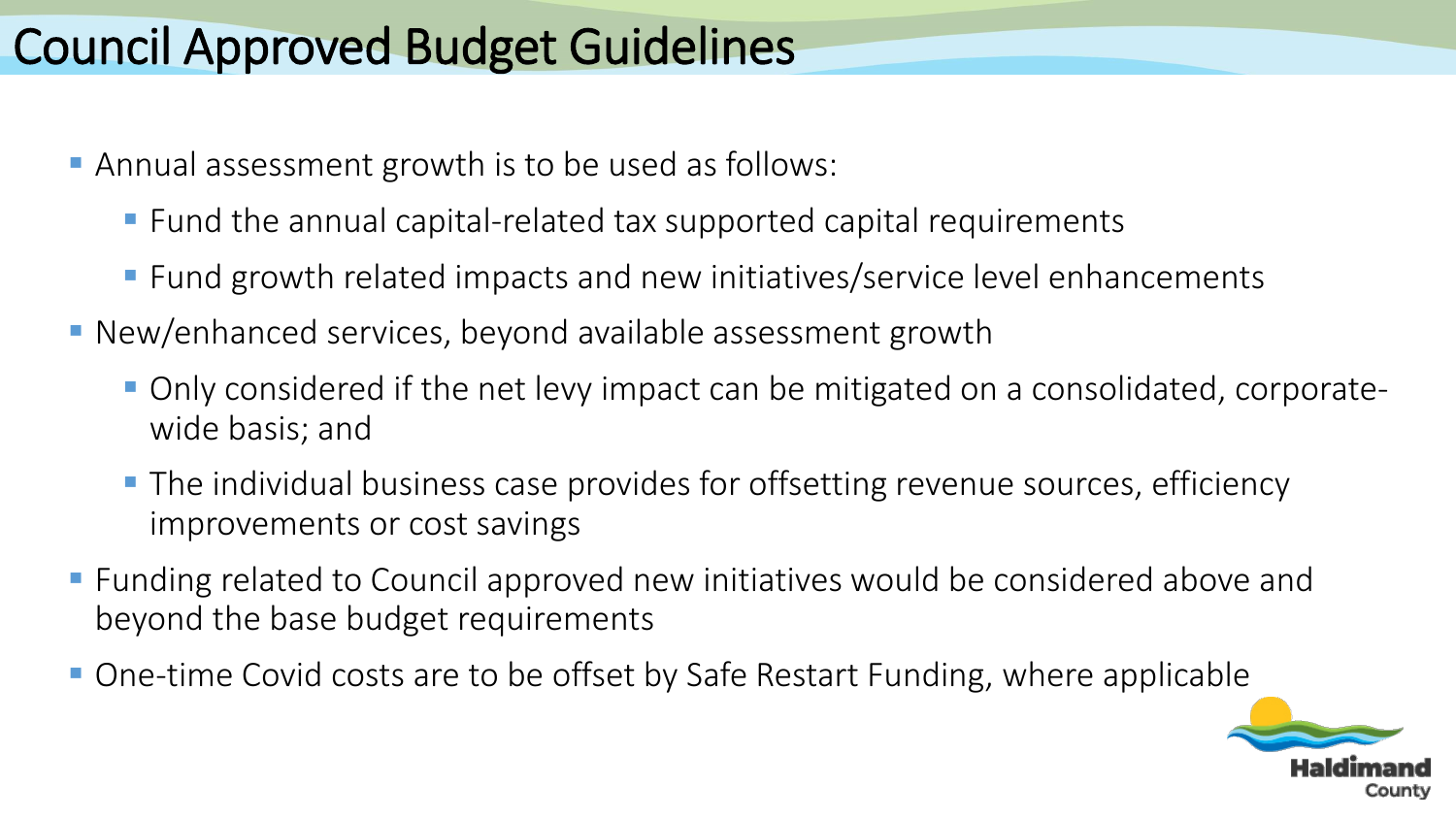# 2021 Preliminary Surplus

# Forecasted Surplus of \$4.5million

Major **Savings** Include:

- Corporate Wide Salaries & Benefits:  $\frac{1}{2}$  \$2.3 million
- Solid Waste Blue Box Commodity Revenues:  $\sim$  \$310,000
- Taxation Supplementary Billings:  $$267,000$
- Engineering Fees/Recoveries:  $$254,000$
- Planning & Development Fees:  $$220,000$
- Tax Rebates & Write-offs:  $\sim$  \$105,000
- Arena Utilities:  $\sim$  8235,000

#### Major **Deficits** Include:

- Winter Control Materials & Contracted Services (\$512,000)
- Policing OPP Contract (\$128,000)

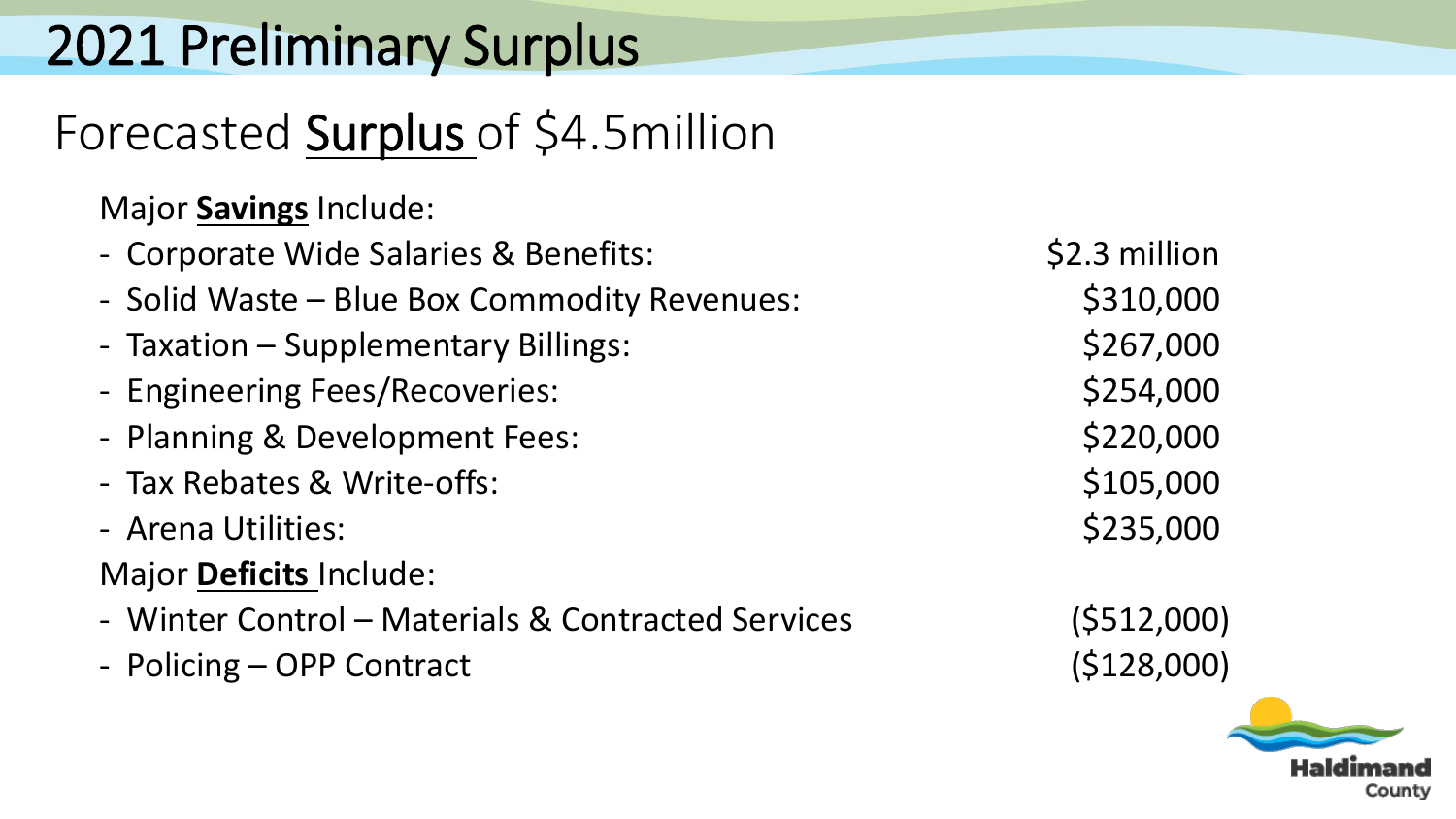# 2021 Preliminary Surplus

# Covid Impacts - \$1,475,692

|                                      | <b>Total 2021 Covid</b><br><b>Funding</b> |                                              |             |             |
|--------------------------------------|-------------------------------------------|----------------------------------------------|-------------|-------------|
| <b>Covid impacts</b>                 |                                           |                                              |             |             |
|                                      |                                           | <b>Summary of Safe Restart Funding</b>       | 2020        | 2021        |
| Licenses (Marriage, Lottery, etc)    | (11,880)                                  | <b>Opening Balance</b>                       |             | 1,165,607   |
| <b>POA fines</b>                     | (62, 390)                                 | Received                                     |             |             |
| <b>Arena Revenues</b>                | (418, 024)                                |                                              | 2,532,800   | 1,142,248   |
|                                      |                                           | Spent                                        | (1,367,193) | (1,475,692) |
| <b>Pool Programs</b>                 | (32, 988)                                 | <b>Closing Balance, Safe Restart Funding</b> | 1,165,607   | 832,163     |
| <b>Public Health</b>                 | (813, 400)                                |                                              |             |             |
| Other Nominal Items from 2021 Budget | (137,010)                                 |                                              |             |             |
| <b>Total 2021 Covid Impacts</b>      | (1,475,692)                               |                                              |             |             |
|                                      |                                           |                                              |             |             |

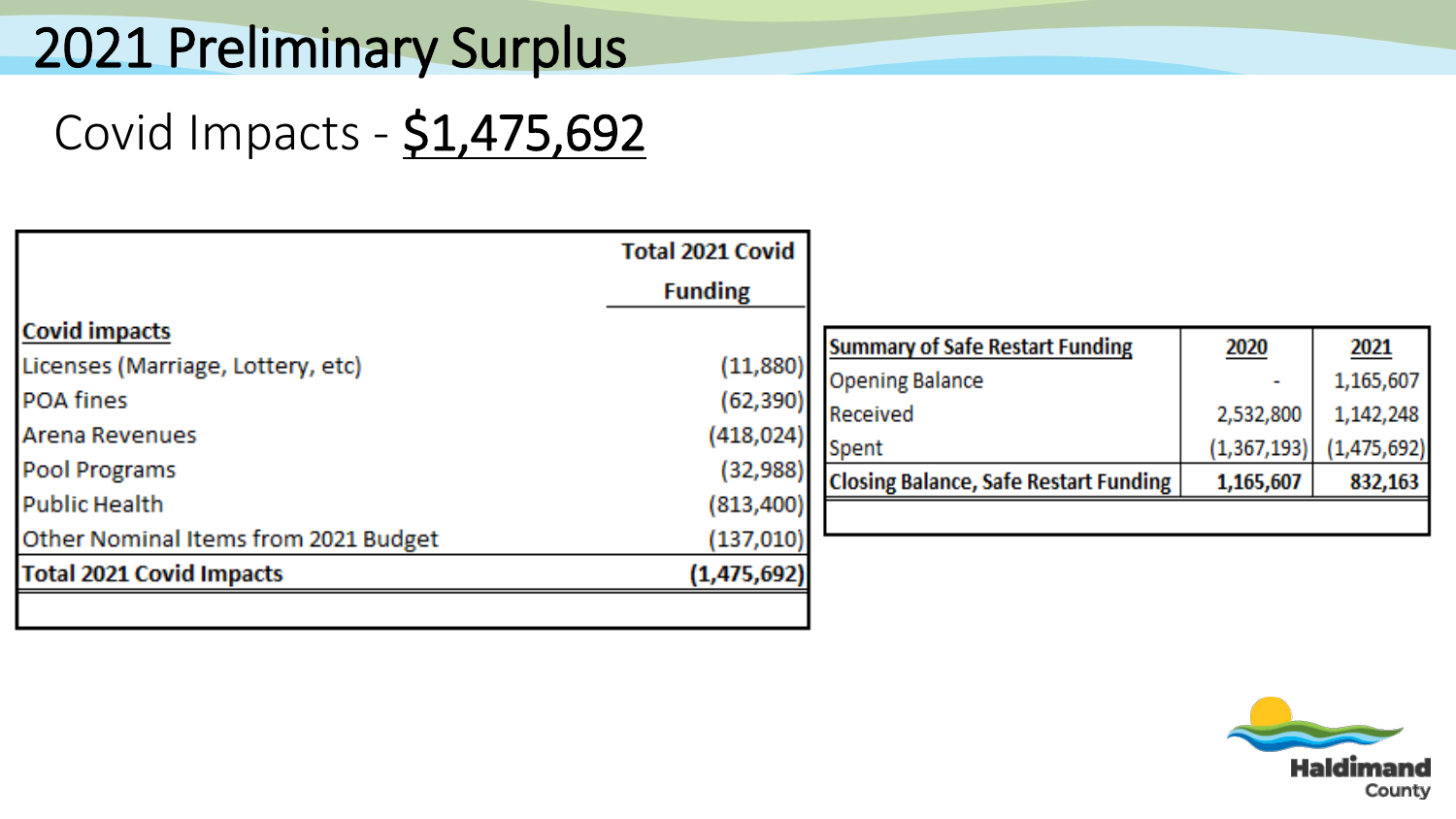# **Major Drivers**

## 2022 Draft Municipal Levy Increase of \$3,509,340

| Levy Increases:                                                               |   |           |
|-------------------------------------------------------------------------------|---|-----------|
| Salaries and benefits - base changes (negotiated, contractual and legislated) |   | 742,880   |
| Insurance (2022 estimated increase)                                           |   | 68,960    |
| Winter Control - Standby Charge and Sidewalks Contracted Services Increases   |   | 265,000   |
| OPP Contract increase as per 2022 estimate                                    |   | 254,740   |
| Solid Waste - Waste Collection Contract (\$96K); Recycling Contract (\$64K)   |   | 160,120   |
| Capital Levy Increase                                                         |   | 725,500   |
| Council Approved - Prior Year One-Time Items                                  |   | 163,000   |
| Council Approved Initiative - Affordable Housing                              |   | 684,400   |
| Council Approved Initiatives - (net of applicable funding)                    |   | 313,100   |
| New/Enhanced Service Initiatives - (net of applicable funding)                |   | 741,840   |
|                                                                               | Ŝ | 4,119,540 |

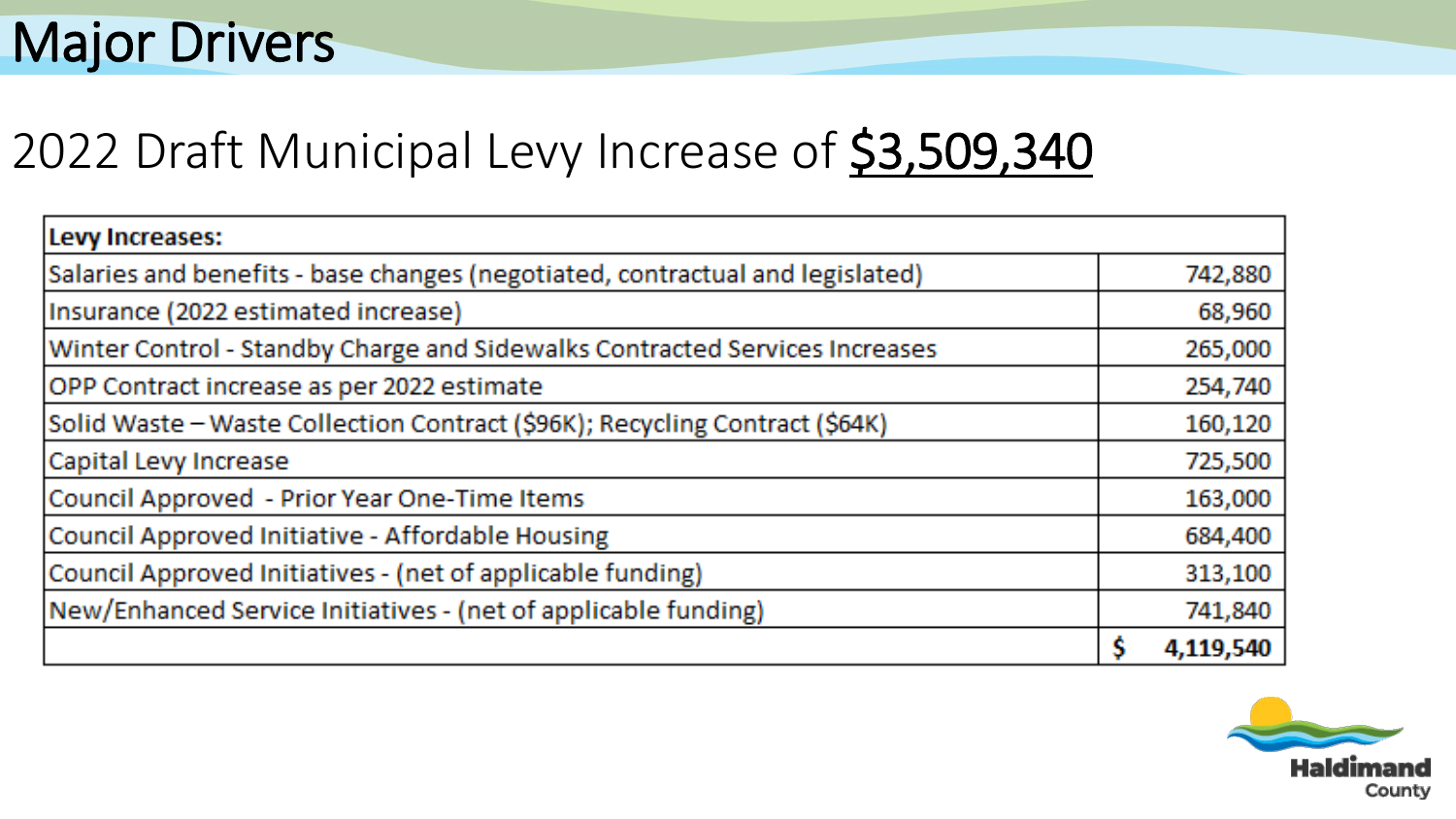| Levy Decreases:                                                                       |            |
|---------------------------------------------------------------------------------------|------------|
| <b>Ontario Municipal Partnership Funding Increase</b>                                 | (162,000)  |
| Travel, Professional Development - Corporate Wide                                     | (67, 680)  |
| Taxation - Supplementary Billings                                                     | (75,000)   |
| Solid Waste - Primarily due to Decrease in Leachate Costs, Blue Box Revenue Increases | (170, 160) |
| 2022 User Fee Indexing                                                                | (80, 870)  |
| Other adjustments under \$100K                                                        | (54, 490)  |
|                                                                                       | (610, 200) |

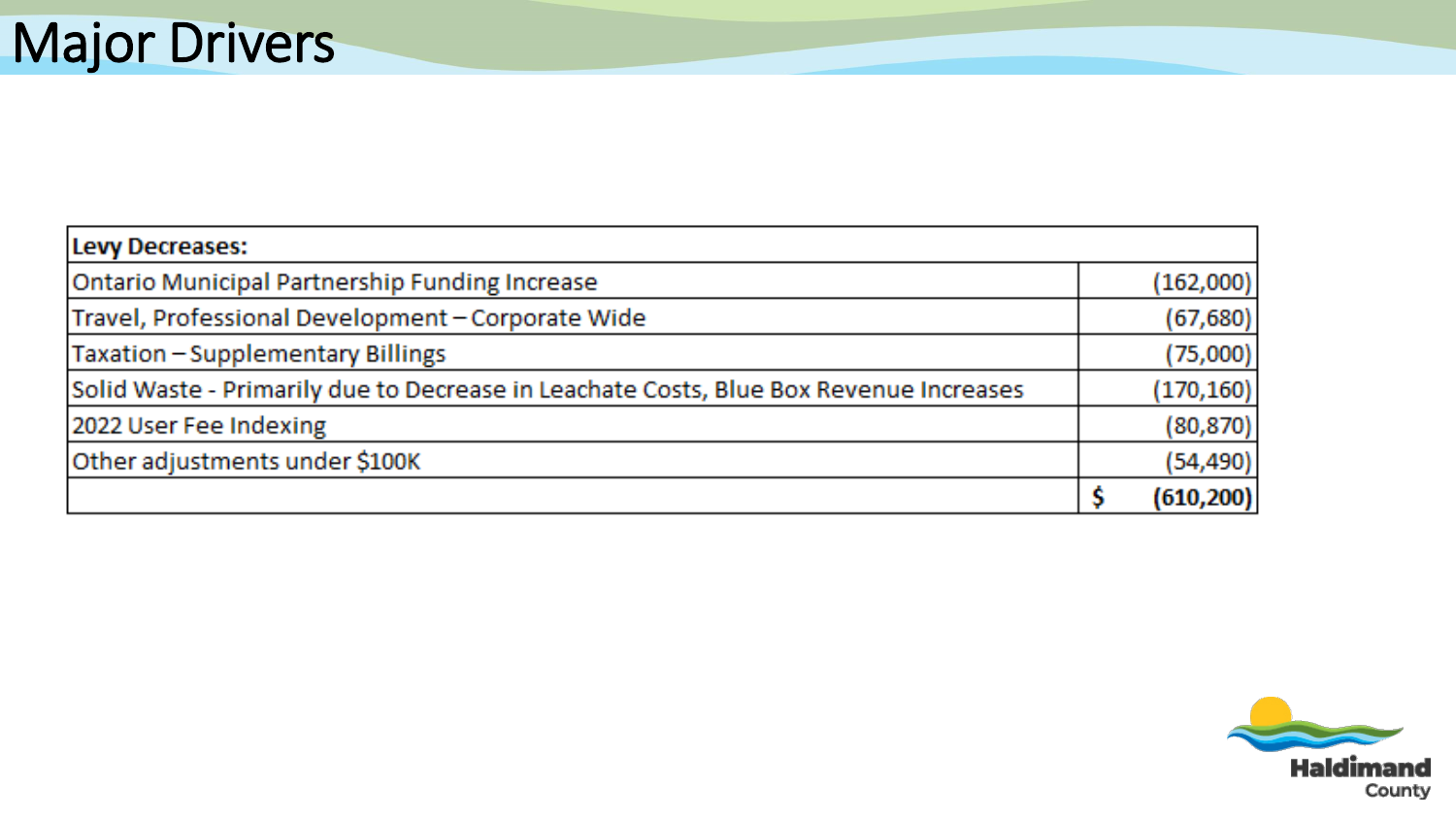| Year                        | 2018 | 2019 | 2020 | 2021 | 2022 | Avg. |
|-----------------------------|------|------|------|------|------|------|
| Municipal Levy Increase (%) | 4.06 | 5.44 | 3.87 | 3.91 | 4.84 | 4.42 |
| Assessment Growth (\$)      | 2.29 | 2.67 | 2.50 | 1.95 | 2.73 | 2.43 |
| Education Tax Room (%)      | 0.38 | 0.61 | 0.14 | 0.00 | 0.00 | 0.23 |
| Tax Impact (%)              | 1.48 | 1.40 | 2.16 | 1.96 | 2.11 | 1.77 |

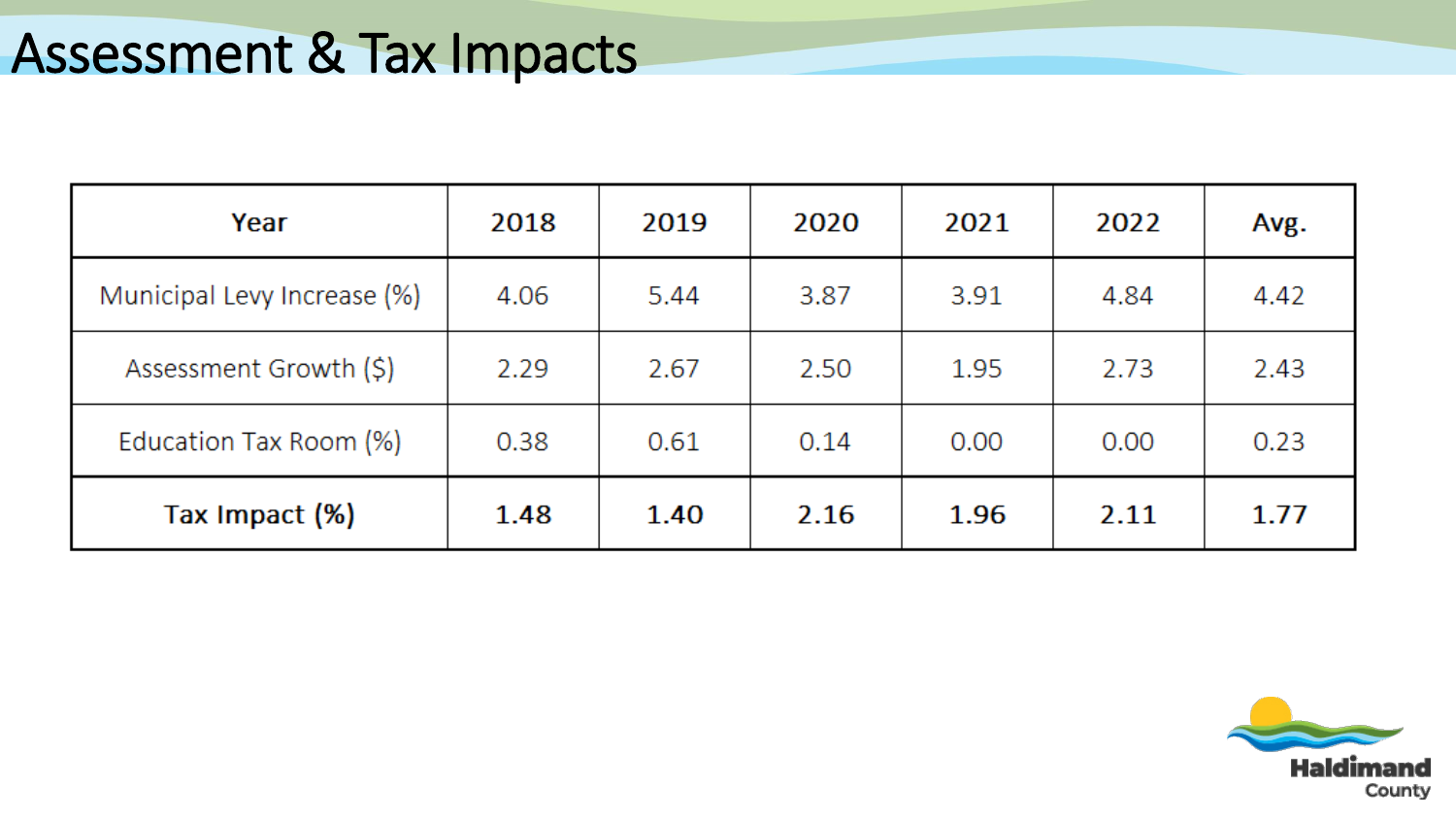#### Other Factors Impacting Property Taxes

- **Impacts on Property Taxes:** 
	- **Assessment Changes/Shifts related to growth** 
		- **2022 reassessment postponed**
	- Education Tax Rates
	- **Municipal Levy Requirements**
	- **Tax Policy Decisions** 
		- **Optional Property tax sub-classes**
		- Tax Ratios shift burdens to other classes (typically residential)
		- Amendments to collectors role (i.e. assessment changes) up to start of May 2022

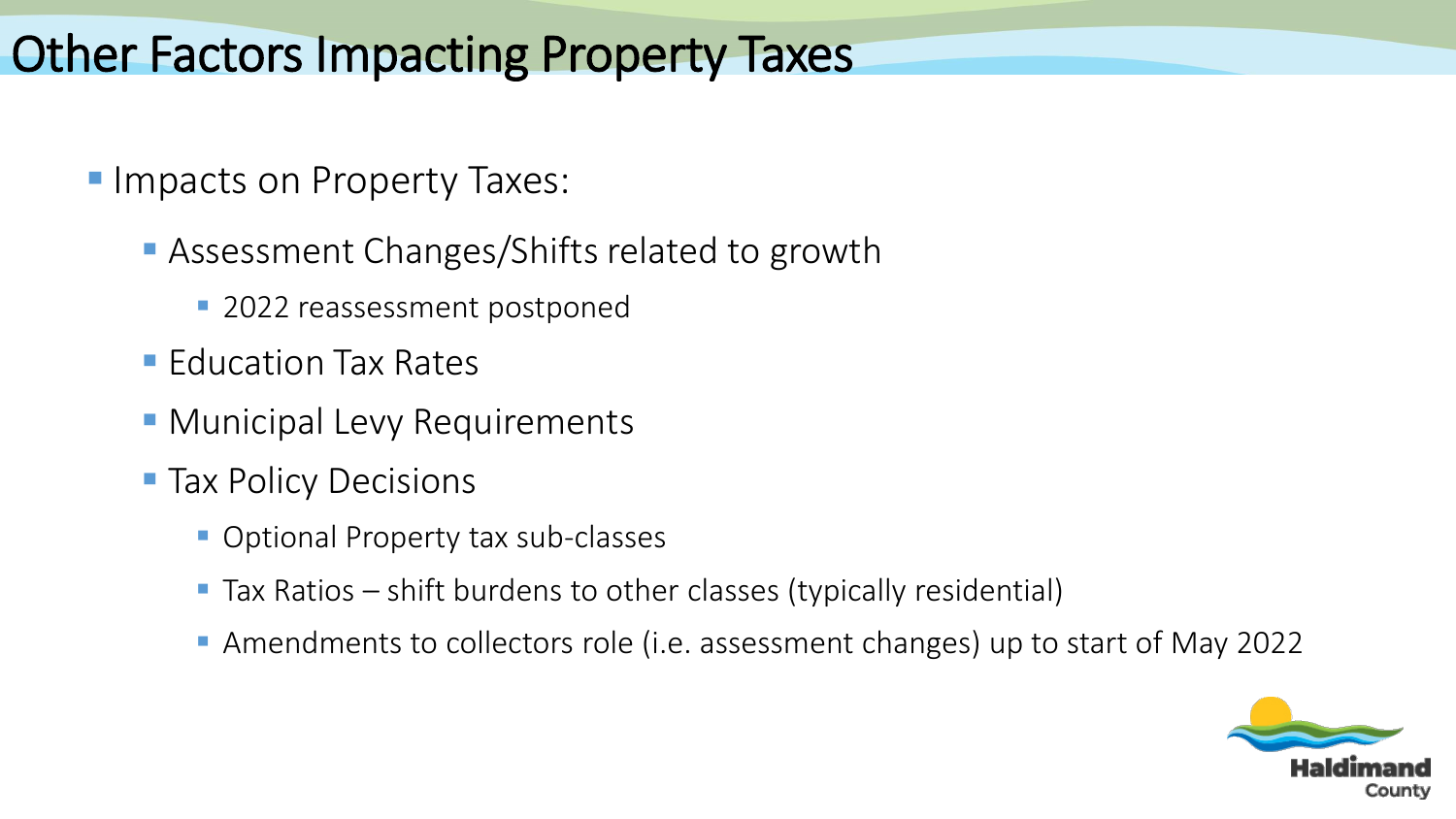# Average Residential Tax Bill – Allocation by Services



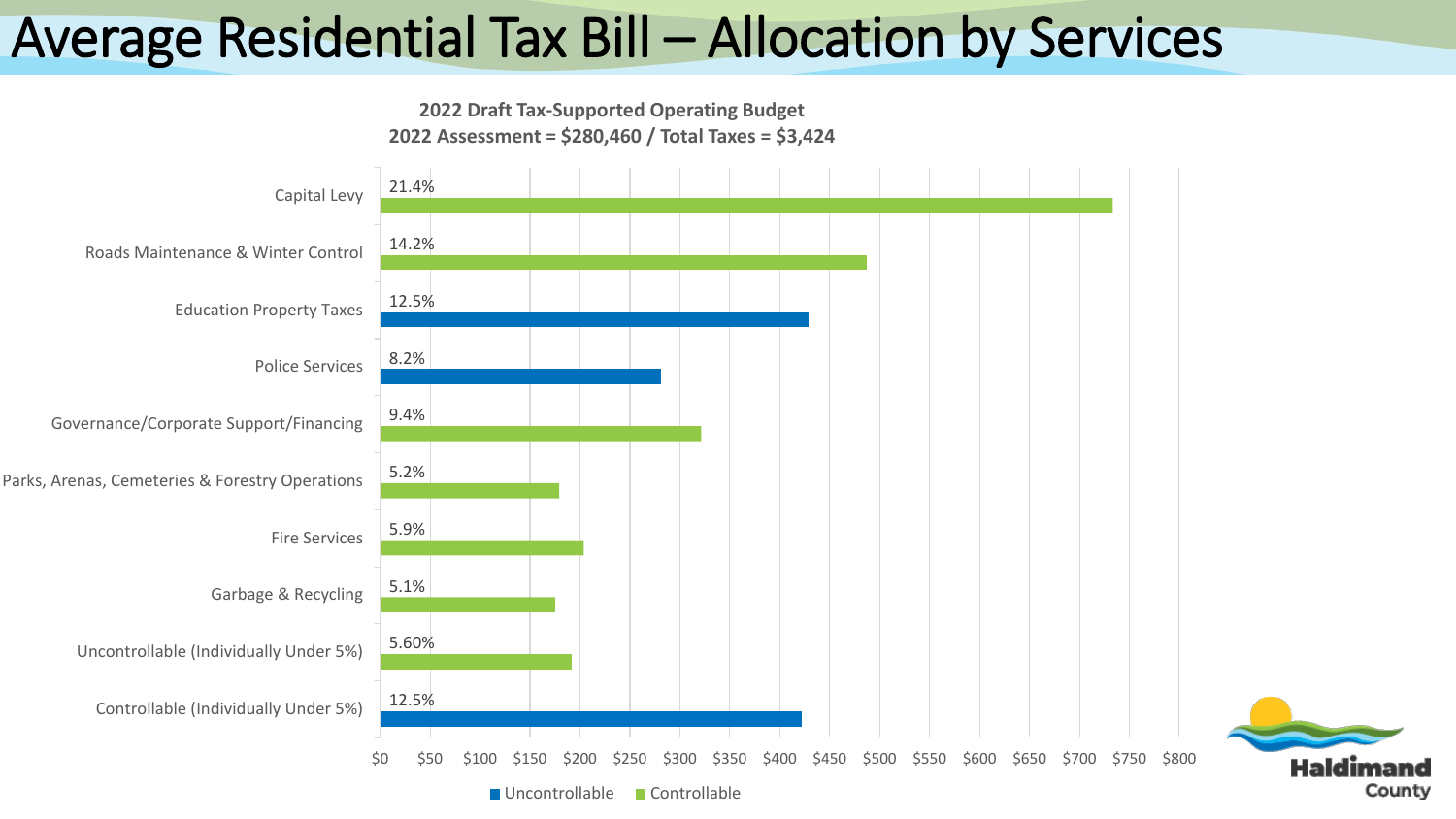#### Impact on Average Residential Home



**(approx. \$5.87/month)**